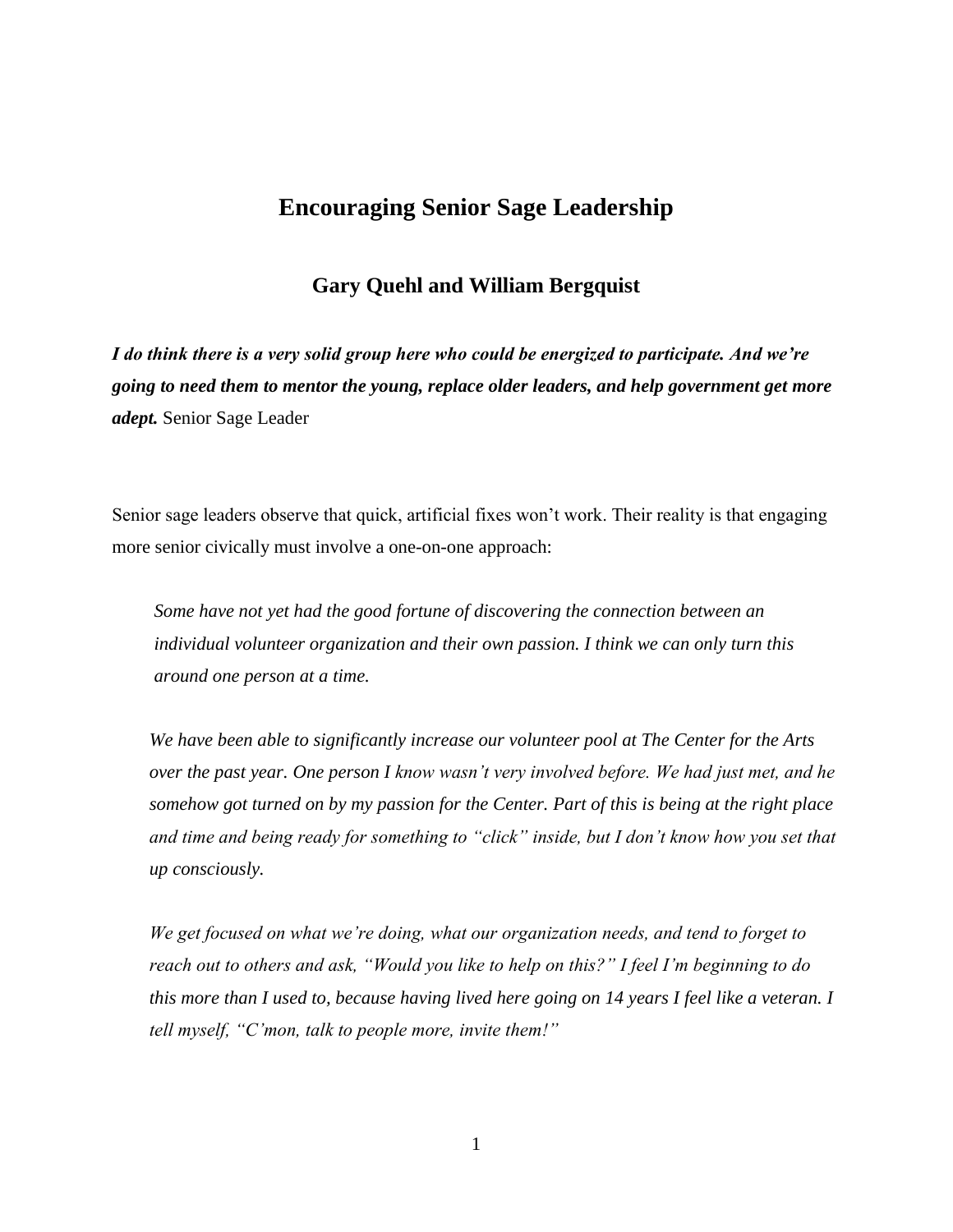*Involvement in community service has to be "one by each." Someone has to understand a person's situation well enough to invite them into something they would be willing to say yes to. When a person gets a sense of personal satisfaction, they begin to offset the costs of time, energy and commitment. So inviting others into community involvement has to be on an individual basis, not en masse. And we need to do this so our leaders are replenished as the aging process moves some people to less activity. A form of succession planning needs to continue to take place.*

 *How do we get them involved? I believe we have to find something that hits their value system and matches their passion, so they realize they possess things they can contribute and that are really needed here.* 

Senior sages suggest additional strategies for increasing the civic involvement of those who possess sage qualities: engaging and asking, making the public case for civic engagement, establishing relationships with newcomers, tying projects to specific volunteers, and communicating the physical and mental benefits of civic engagement:

*It's such a personal thing. I think there are a host of reasons why someone would choose not to be engaged. If there were someone I wanted to involve, I would have to approach them individually, personally, to understand why they aren't already involved. If it's something that can be addressed, then I'd do so and see where it leads. I can't generalize, but it certainly does involve asking people and creating a feeling of inclusion and welcome.* 

*The challenge is to get people to help on a consistent, day-to-day basis. I think it never hurts to ask people to get involved, for there is no harm in asking. Some will say no, but you can ask them again after a period of time. Eventually they might say yes. I don't know that there is any formula for getting people involved, other than helping them understand that they can make a difference, they can make a contribution, their life can matter even when it is volunteering on a one-time basis.*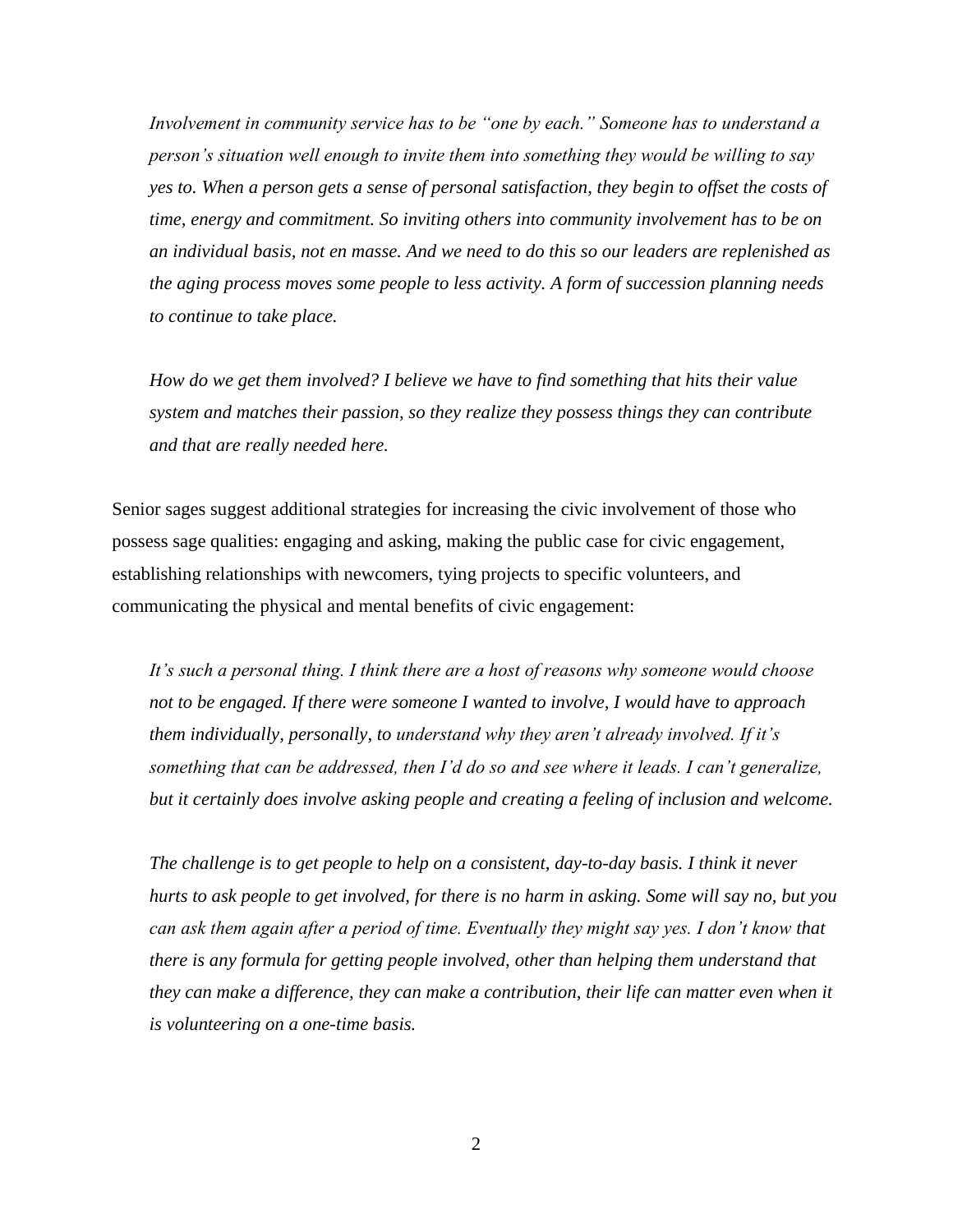*I think people, especially retired people, come here and are burned out. Also some people here want to put others into boxes, and that's usually not a good idea. The way through is to establish good relationships with newcomers and those who have gotten over the burnout syndrome. In the final analysis, relationship-building is the key to getting individuals involved in helping our community to grow and prosper.* 

*To get younger, employed people involved, you have to find their interests. They might just be willing to work on some project. Then you have to learn what young people are good at or might be good at. It is difficult when young people are employed because so many organizations meet during the day. If I were to do something about it, I'd ask the guys I associate with and know, "Who in the community should we be talking to about volunteering?" And then go and talk with them.*

*There's a lot of research that proves mental and physical health is maintained better when people stay active. I think volunteering and exercising your mind and body as opposed to being a couch potato goes a long way toward longevity. Yet some people on their own volition shut-down and never engage. At first I was perplexed about them but now conclude that it doesn't make much sense to spend a lot of time or effort trying to recruit them for community work.* 

The agenda suggested by senior sage leaders to advance the quality and level of civic engagement is daunting but doable. Difficult economic times may well provide the best opportunity for people to pull together and generate the enthusiasm and energy needed to implement many of these ideas.

## **The Uses of Positive Psychology**

Perhaps all it takes is someone thanking newly-engaged volunteers for the work they are doing. Recent research in the field of organizational psychology shows that expressed appreciation can be an exceptional motivator. These findings resulted from a recent shift in perspective called "positive psychology." We now know that if we catch people when they are doing things right, rather than criticizing them for doing things wrong, we are likely to create conditions for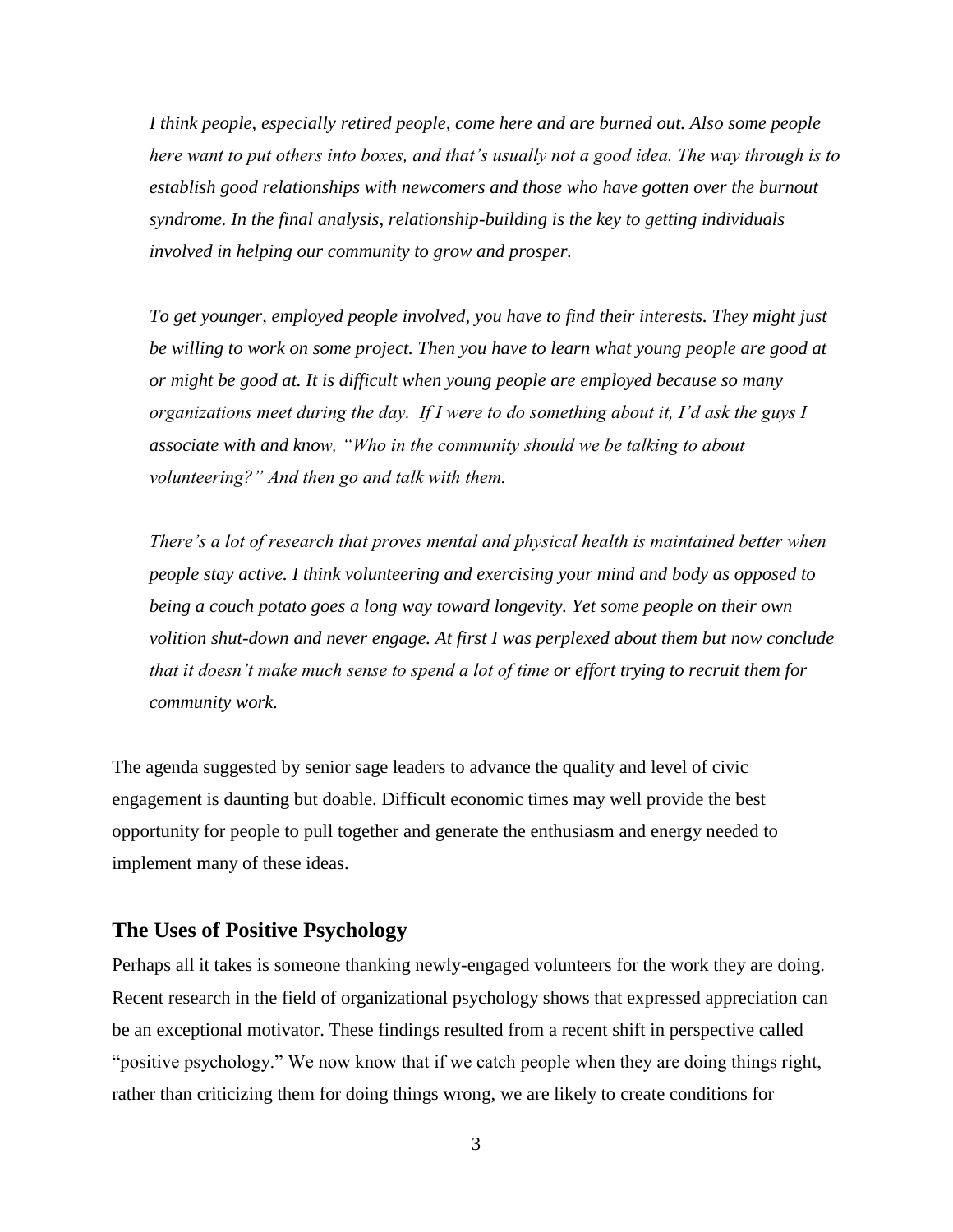increased motivation and sustained activity. So we might ask, "Is it possible that these new volunteers have not been fully appreciated for their initial services?" "Is this why their involvement is often short-lived and why they view their service as a sacrifice rather than as a source of personal benefits?"

A fully engaged senior sage might come up to the person who is pouring drinks at a Center for the Arts function and say, "We really appreciate your helping out in this way. Are you enjoying this? What do you like about it? Might you be interested in learning about other ways in which you can become involved in our organization?" The individual is encouraged to discern what is gratifying in their small civic act. This can be a "teachable moment" or a moment for "crucial reflection" on the shifting motivational base of the potential sage leader. As we have already noted several times, the key is to find moments that are slightly challenging and that are fun and engrossing—what Csikszentmihalyi and the other positive psychologists call moments of "flow," the threshold between boredom and anxiety, the balance between challenge and support.

#### **Being Invited**

One senior sage offered a wonderful example of extending an invitation. He was at a social event and met a couple who had recently moved to Twin Towns. The husband had been retired for a year, and during the course of the evening the senior sage discovered the retiree was looking for something to do. The interviewer said to the couple, "A Habitat for Humanity home is being dedicated next Sunday. Can my wife and I pick you up and take you to this event?" Our senior sage leader knew what was going to happen. At a Habitat home dedication, even with the hardened construction crew, there is not a dry eye when the family is handed the keys to their new home. On the way to the dedication, the senior sage and his wife talked about civic engagement in Grass Valley and Nevada City. On the ride back, he "closed the deal" with the new retiree and his wife.

This successful invitation to civic engagement included several steps. It began with the retiree and his wife being exposed to a success story; they witnessed a celebration of achievement and fulfillment—and that is critical. Then, the senior sage continued to build the relationship by tapping into this person's spirit and passion; the retiree was responded not just to the opportunity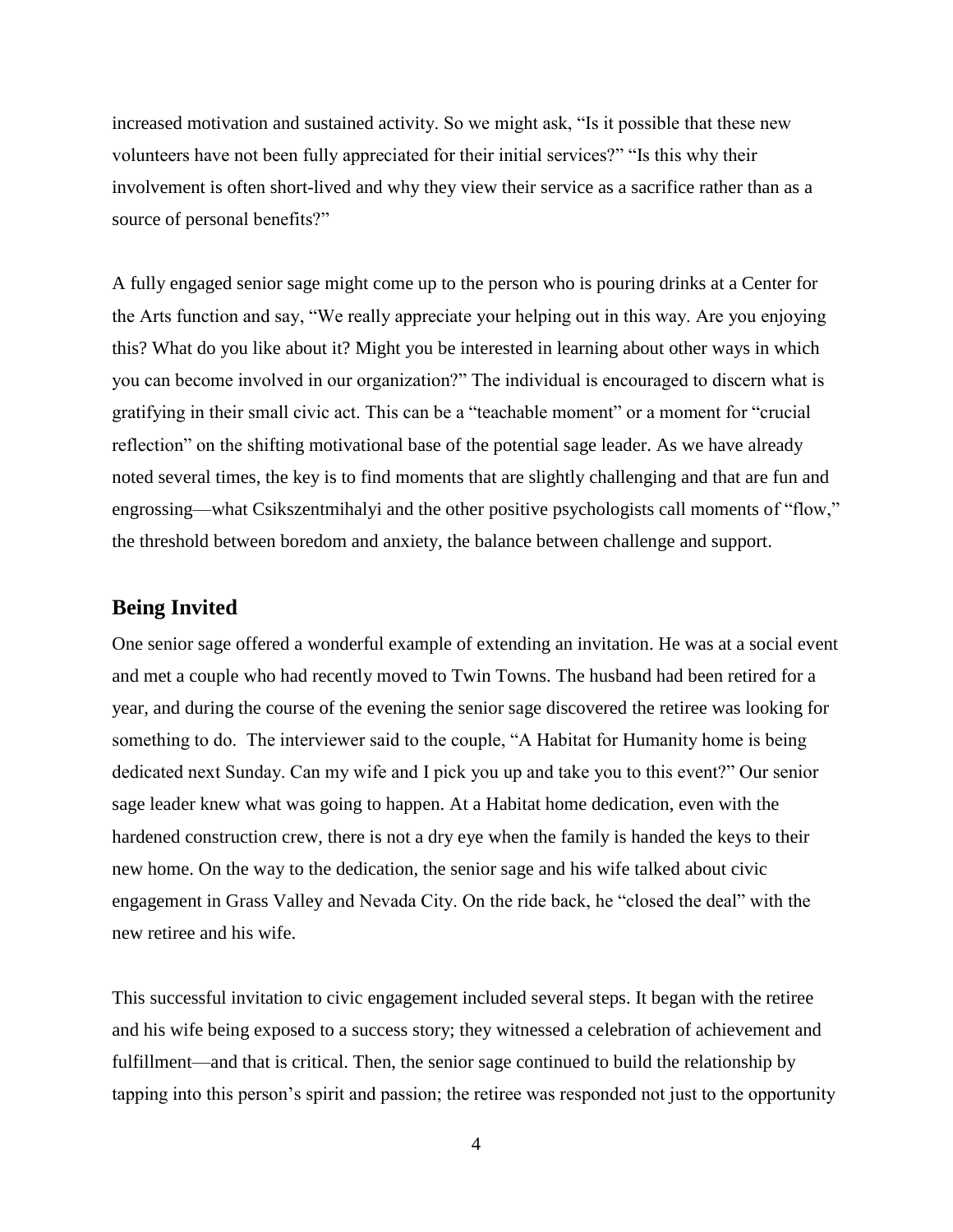but also to the friendship that was being established. And he had been shown a way in which he could gain access to the community via civic engagement. All it took was a heart-felt invitation.

In many instances senior members of the community moved to Grass Valley or Nevada City not because they knew someone living here, but because they were attracted to the life style and beauty of the natural environment. Consequently, they often arrive without an established social network and initially assume the community is closed, or that they are unwilling to take a proactive approach to get to know the community. They wonder, "If I ask to be invited to that party, will they say no and cause us to be embarrassed? Worse, will they say 'yes' but not really mean it and we will be unwelcomed guests?" To some extent, these assumptions about in-group behavior are accurate. There does tend to be many of the same people showing up for every event, running for nonprofit boards, and volunteering for each public service assignment. It's not easy to break into such a tightly-knit civic engagement community.

### **Enclaves and Reasons for Civic Engagement**

Many senior sage leaders say they don't know anyone who isn't actively involved in the community. They are members of what we have already identified as an "enclave community" one in which virtually everyone shares the same values and life interests (Endnote 98). In this respect, the engagement community doesn't really differ from the gated communities in Twin Towns. Both communities tend to be self-enclosed with self-reinforcing social network patterns. A fundamental question thus becomes: Can you build a bridge between these communities—and what happens after the bridge is built? Is there much to talk about or do together?

It is understandable that newcomers are waiting to be invited in, and they especially want to know why they are being invited. One senior sage observes that he initially felt he was being invited into a nonprofit organization for nothing more than a financial contribution. He asked, "Are they valuing my potential friendship and colleagueship or just my checkbook? Why do they want me to join, and does their reason for inviting me align with the skills and knowledge I can bring to this organization?" If the person making the invitation has an ulterior motive, then the invitation feels like rejection. Or the person being invited recognizes that he or she is not being valued for the right reasons and leaves with bitter feelings and resentment. If the person doing